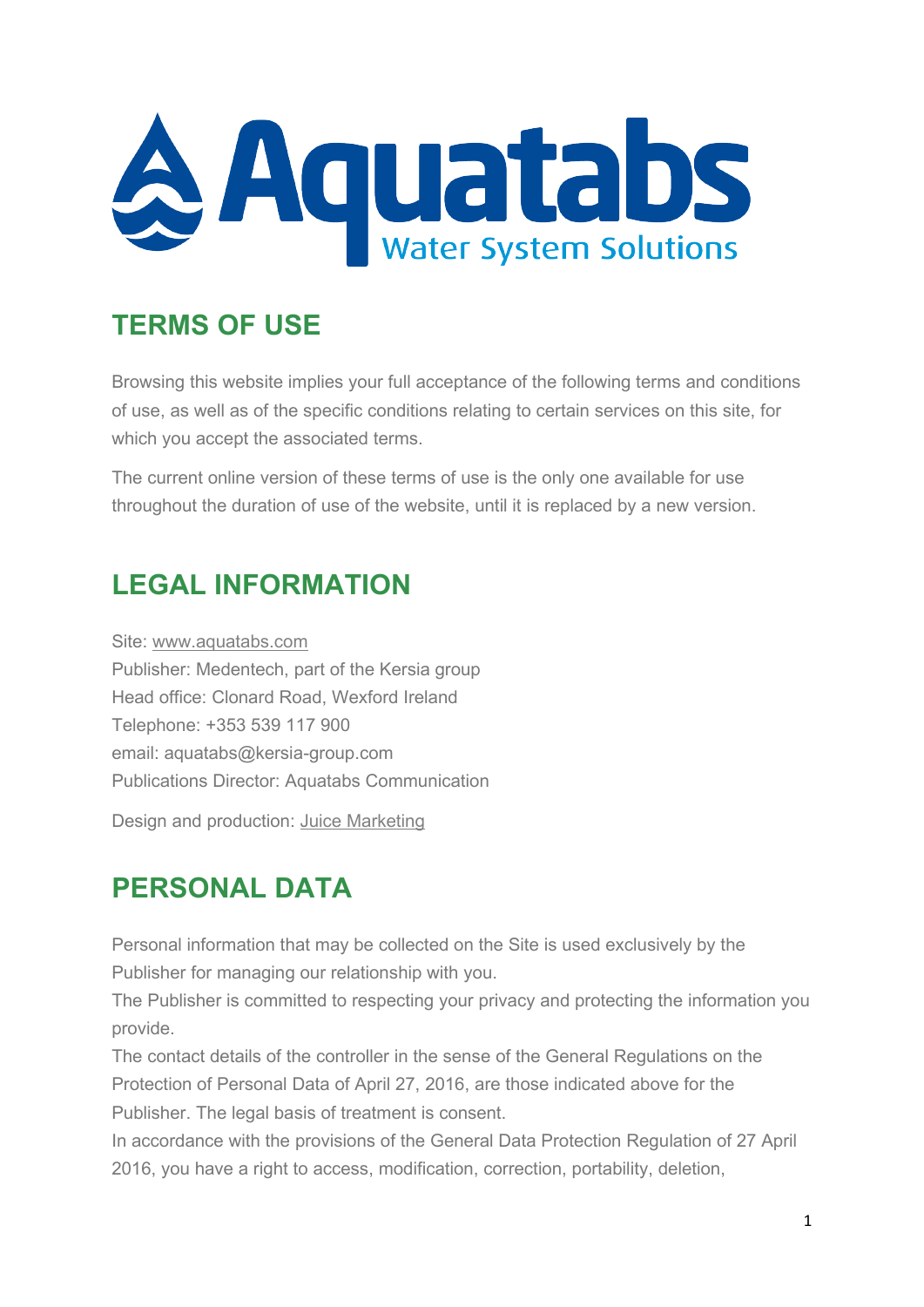opposition on legitimate grounds and limitation of processing of your personal data. To exercise any of these rights, please send your request via the following link: http://gdpr.kersia-group.com. You also have the right to lodge a complaint with a supervisory authority.

For a better understanding of how your personal data is processed, please see our data protection policy at the following [link](http://aqtdev1.com/downloads/Kersia_Group_Personal_data_Protection__Policy.pdf)

Collected personal data are deleted as soon as they are no longer necessary for the good relations between you and the Publisher.

When certain information is required to access specific Site features, the Publisher will indicate that this data is obligatory at the time it is entered

### **COOKIES**

The Site uses cookies. We use these files, stored on your computer, to facilitate your access to the services we offer. Cookies on the Site are designed to be used solely by the Publisher, in particular to monitor the volume, type and configuration of traffic using this Site, to develop its design and layout and for other administrative and planning purposes, and more generally to improve the service we offer. If you consent, third parties may also deposit cookies that allow you to view directly on the Site content hosted by these third parties.

#### **PHOTOGRAPHS AND REPRESENTATION OF PRODUCTS**

Photographs of products, accompanying their description, are not contractual and do not bind the Publisher.

# **LINKS TO OTHER SITES**

The Publisher offers on their Site links to third-party sites. These links have been established in agreement with the sites concerned, at a time when the Publisher deemed appropriate to do so, considering the content and services of these sites.

The Publisher cannot be held responsible for either the content of sites which are not under their control, or the use to which they are put by their users.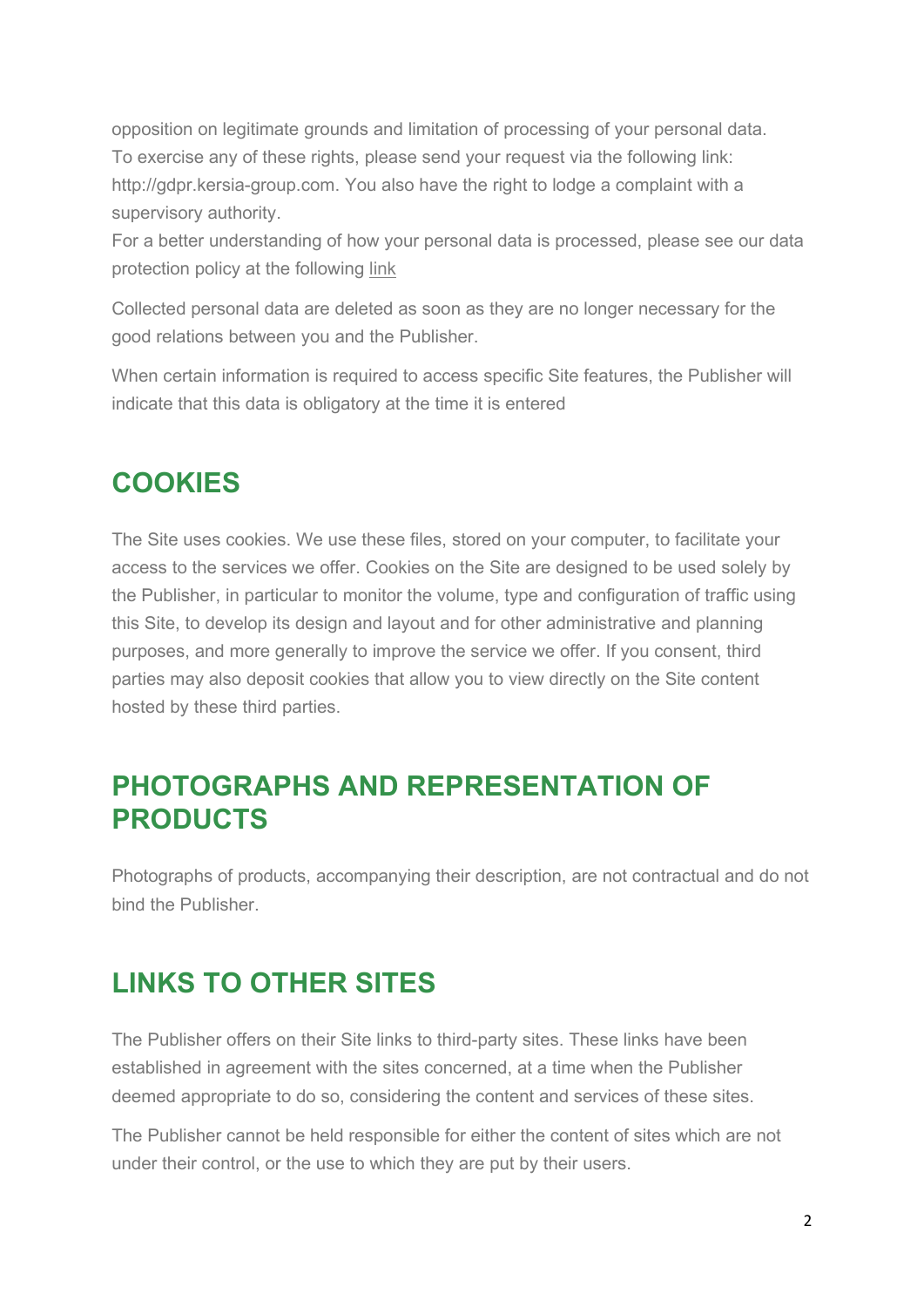Setting up any hypertext links to all or part of the Site is strictly prohibited without the prior written authorisation of the Publisher, who remains free to refuse this authorisation without having to justify their decision in any way whatsoever. In the event that the Publisher gives their authorisation, it is only on a temporary basis in all cases, and may be withdrawn at any time, without the Publisher having to give an explanation.

In all cases, any link must be removed at the request of the Publisher.

# **ABSENCE OF A GUARANTEE**

The Publisher makes no representation or warranty as to the accuracy of any information contained on the Site and expressly disclaims any obligation to update this information.

In addition, the Publisher assumes no responsibility for any errors or omissions in the Site's content. Everything on the Site is provided "as is" and "according to availability". All information contained on the Site, including technical, legal and regulatory information, is purely indicative and does not engage the responsibility of the Publisher. Consequently, the information provided is not intended to be exhaustive and should not in itself determine the opportunity and the choice of the user as regards the management of their company or activity.

The Publisher shall endeavour to keep the Site information up to date. However, the Publisher does not guarantee its completeness or accuracy regardless of the information concerned. The Publisher is not responsible for any changes in legal, jurisprudential or administrative provisions that may arise after the publication and updating of the Site.

In general, the Publisher cannot be held responsible in the event of an event of force majeure, usually recognised under case law.

It should be noted that the contents of the "paper" documents made available on the Site remain under the responsibility of their publishers. Consequently, the Publisher cannot be held responsible for any direct or indirect damage that may arise from the access or use of the Site and these documents by the user, or for any damage or virus that may affect the user's computer or any other computer equipment.

### **RESPONSIBILITY**

The user uses the Site at their own risk. Neither the Publisher nor their agents shall be held responsible, under any circumstances, for any direct or indirect damages including material damage, loss of data or financial loss resulting from (i) access to or use of Site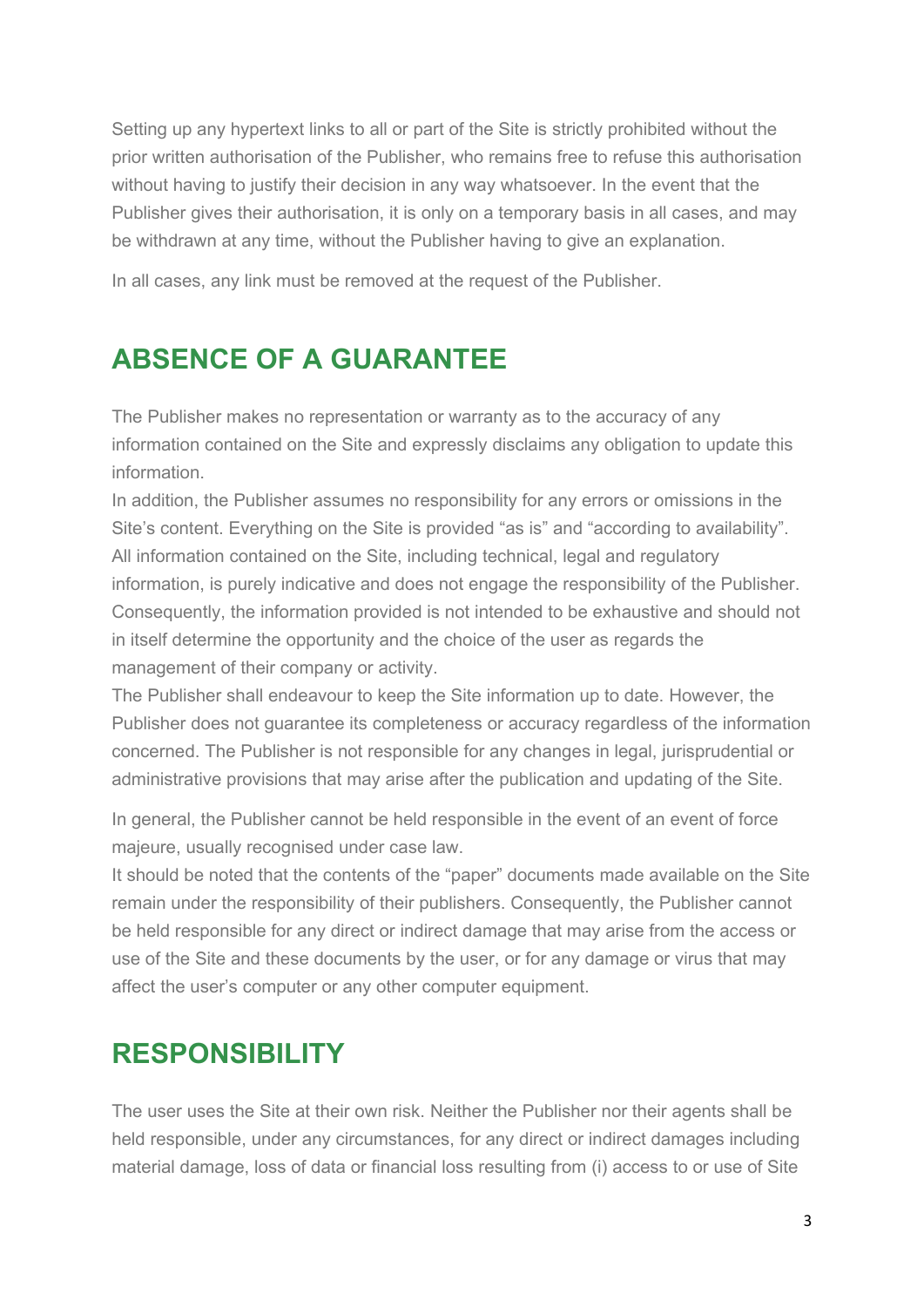or any of the sites or services accessed via the Internet, and (ii) as a result of your failure to comply with these terms and conditions; you hereby waive any claim you may have against them in this respect.

The equipment you use to connect to the Site is under your sole responsibility. You must take all appropriate measures to protect your equipment and your data, including attacks by viruses from the Internet. You are also solely responsible for the sites and data you consult.

Should the Publisher be subject to an amicable or judicial proceeding as a result of your use of the Site, they may make a claim against you for compensation for any damages, sums, penalties and costs that may arise from this procedure.

The content of the Site is without any guarantee whatsoever.

The information given on the Site is given only for indicative purposes, and cannot be considered as constituting a contractual offer of services from the Publisher or their agents. Errors or omissions may arise.

#### **SITE CONTENT – INTELLECTUAL PROPERTY**

Access to the Site grants you a right of private and non-exclusive use of this Site. All articles, photographs, and other documents on this Site are the property of the Publisher, or are authorised with the permission of their owners, and are subject to copyright and other intellectual property rights.

Similarly, trademarks, logos, characters (collectively referred to as the "Brand") used on the Site are the property of the Publisher or are used with the authorisation of their owners and are subject to intellectual property rights. No interpretation may be made in favour of a license to use or any right to use the Brand displayed on the Site. Fraudulent use of the Brand or any other content from the Site is strictly prohibited. The Publisher will fully exercise their intellectual property rights to take legal action, including prosecution, if necessary.

The trademarks, logos and more generally all items subject to intellectual property are the property of their author, and are registered and protected in this capacity, in particular by the Publisher. Any use or reproduction is prohibited.

All photographs appearing on the Site are royalty-free and are the property of the Publisher. All reproduction is prohibited.